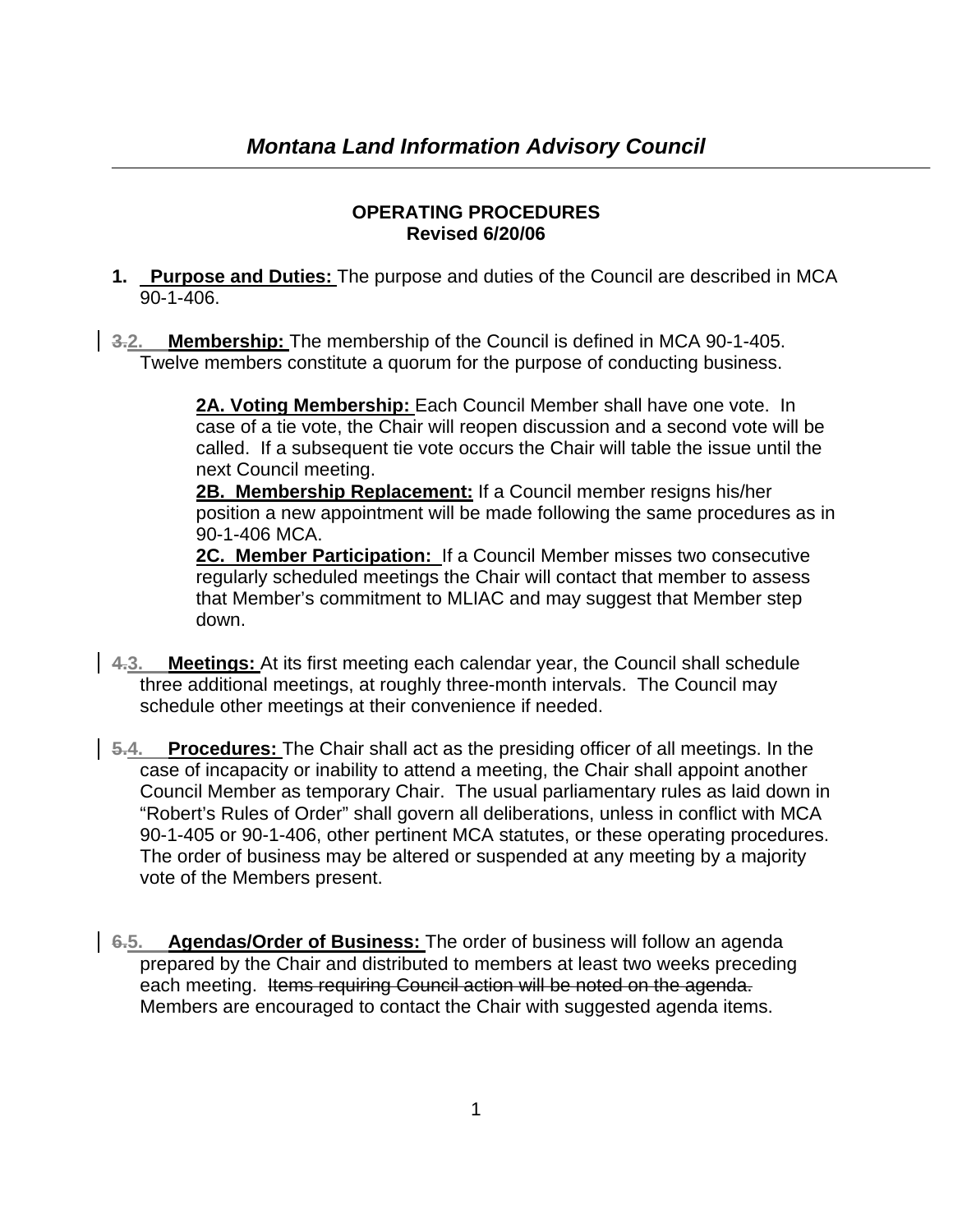- 7.6. Process: Issues requiring Council action will be brought forward using a Council provided issue action form noted as such on the agenda. All issue action forms, agendas, documents and minutes will be posted promptly to the Council web site.
- 8.7. Affiliation/Points of Contact: The Council may affiliate with one or more other **CONFIGURE 10 ATTLE 2018 THE EXAMPLE 2018 THE EXAMPLE 2018 THE COUNCIL** Any such affiliation must be approved by a two-thirds (2/3) majority vote of the votes cast by the Members present when brought to vote. Withdrawal of affiliation or decertification of affiliation must also be approved by a two-thirds (2/3) majority vote of the votes cast by the Members present when brought to vote. Council will appoint points of contact to provide two-way communication between Council and other local, regional and national coordination and data development efforts.
- **9.8. Amendments**: Initial adoption of these operating procedures requires a twothirds vote of the votes cast by the Members present when brought to vote. Upon proposal to the Council, these operating procedures may be amended, repealed, or altered, in whole or in part, by a two-thirds (2/3) vote of the votes cast by the Members present when brought to vote. These operating procedures may be amended at any meeting of the Council, provided that a copy of any proposed amendment shall be mailed to the last recorded address of each Member at least thirty (30) days prior to the date of the meeting and posted on the Council's web-site at least thirty (30) days prior to the date of the meeting.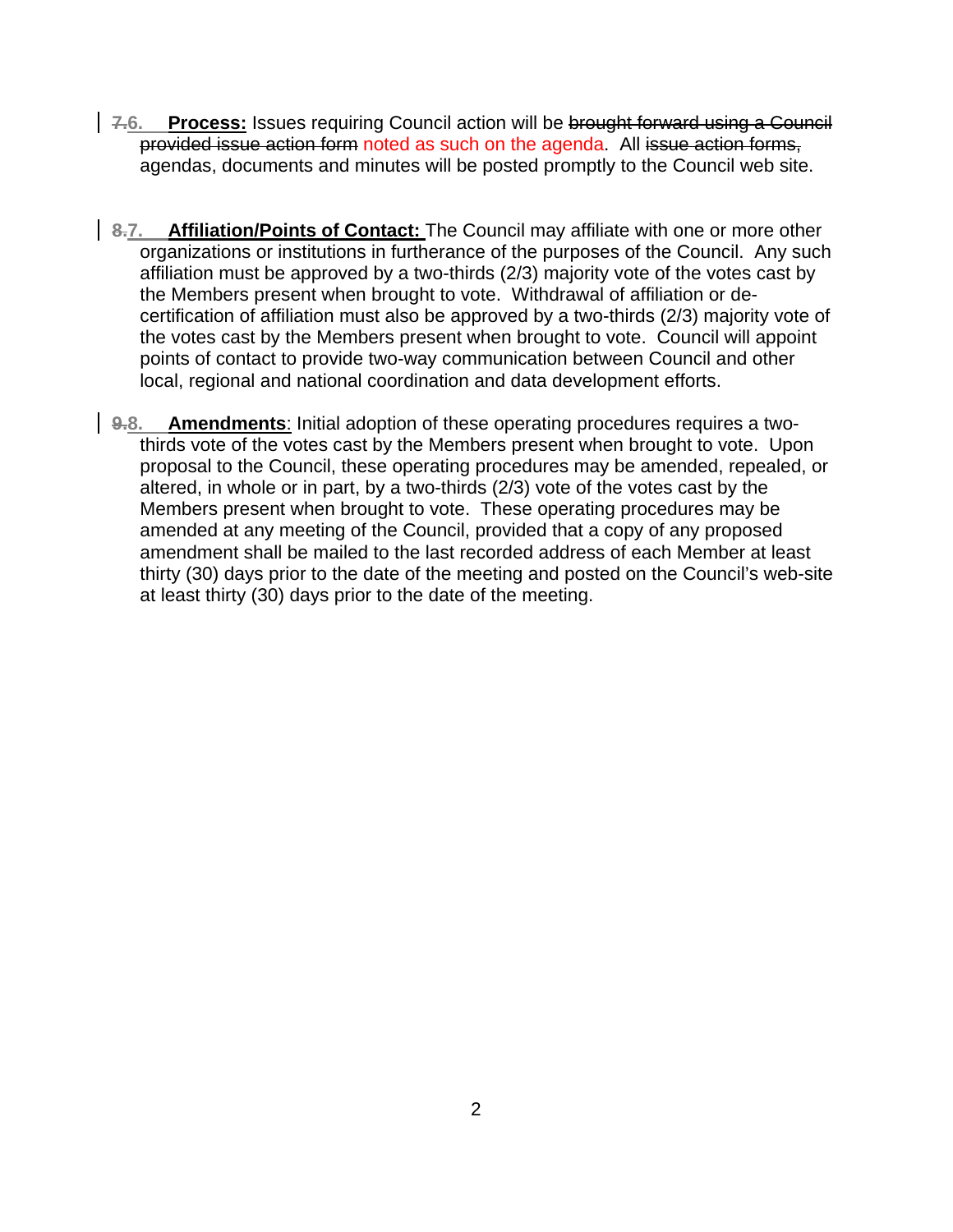### **ADDENUM I: Administrative Terminology**

#### **SECTION 1: Purpose**

This addendum presents standardized Montana Land Information Advisory Council terminology for executing the duties of the council consistent with the purpose of the Montana Land Information Act (MCA 90-1-402). MLIAC terminology will be consistent with the Statewide Information Technology Policies and Standards Glossary available at: <http://itsd.mt.gov/policy/Statewide\_IT\_Policies\_and\_Standards\_Glossary.pdf>

# **STATEWIDE INFORMATION TECHNOLOGY POLICIES AND STANDARDS GLOSSARY**

#### **Last updated: 5/25/06**

**"Cellular device"** means a personal, portable wireless device for communications including cellular telephones, satellite phones, air cards, Blackberry devices and other Personal Data Assistant (PDA) devices.

**"Chief information officer, CIO"** means a person appointed by the director of the department to carry out the duties and responsibilities of the department relating to information technology. (2-17-506 MCA)

**"Department head"** means a director, commission, board, commissioner, or constitutional officer in charge of a department created by this chapter. (2-15-102 MCA)

**"Department"** means the department of administration established in 2-15-1001. (2-17-506 MCA)

**"Enterprise"** shall have the same meaning as "Statewide". All agencies of the state, including the university system, working collaboratively to use, share, and leverage the investments made in information technology. To this end, agencies of the state and participating entities share systems, networks, and service access entry points, use standard software and hardware, and train employees in common techniques. Those with exceptions under specific sections of the law will be excluded in the appropriate policy.

**"Essential personal call"** means personal calls of minimal duration and frequency that are essential to allowing the employee to continue working and cannot be made at another time or from a different telephone. Examples of essential personal calls are calls to arrange for unscheduled or immediate care of a dependent or a family emergency, to alert others of an unexpected delay due to a change in work or travel schedule.

**"Guidelines"** are recommended actions or industry best practices used to guide the use and deployment of information technology. Information technology guidelines may include a case study, analysis or white paper which describes good business and IT practices.

**"Information technology resources"** means hardware, software, and associated services and infrastructure used to store or transmit information in any form, including voice, video, and electronic data. (2-15-102 MCA)

**"Information technology"** means hardware, software, and associated services and infrastructure used to store or transmit information in any form, including voice, video, and electronic data. (2-17-506 MCA)

**"Interim"** means a policy, standard, procedure, guideline, etc. that has been developed, reviewed and implemented using an abbreviated version of the Enabling IT Procedure due to urgent business or technical requirements.